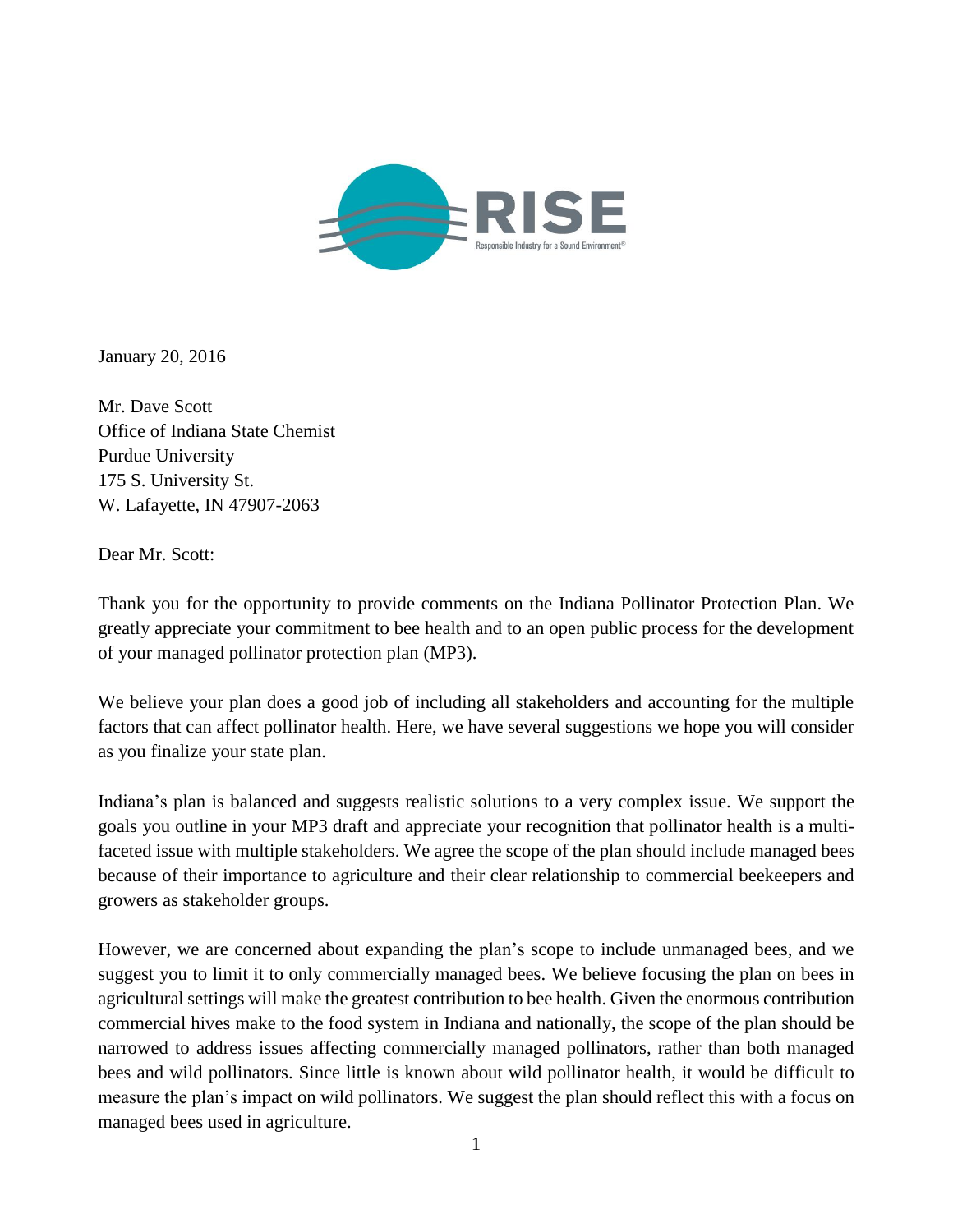Given the State Department of Agriculture's involvement in Indiana's MP3 development, it makes sense that the focus of the plan would be on beekeeping for agriculture. The State Department of Agriculture is tasked with supporting commercial agricultural operations rather than hobby endeavors, such as gardening or backyard beekeeping. While hobbyists may still be considered beekeepers, the circumstances of hobbyists' colonies vary significantly from those of commercially kept colonies, and hobbyist beekeepers often have less experience managing hives. As a result, hobbyists will need more thorough guidance and accountability than what can be offered in the state's pollinator plan. Hobbyist beekeepers who maintain small numbers of hives and do not use their bees to provide contract pollination services should be recognized outside of the state managed pollinator protection plan in state extension educational materials. The state extension program can do additional outreach to interested hobbyist beekeepers just as they do with other non-commercial agricultural activities such as gardening, and the state MP3 can address agricultural beekeeping operations.

We are also concerned the recommendation for a pollinator awareness zone does not account for the circumstances of urban applications, and we suggest you alter the recommendation so that it only applies to agricultural areas. Even if urban applicators must only notify beekeepers with hives on immediately adjacent properties, it is still a substantial burden for applicators and homeowners who may choose to make applications without significant advance planning. While having a pollinator awareness zone may work well in agricultural settings, we ask you to consider the full implications of such a recommendation.

Regarding measurement, we suggest you consider taking up metrics measuring the effectiveness of the plan rather than other factors that can affect bee health. Gains or losses in bee health are attributable to many factors, not only pesticide use. As a result, we support using behavioral changes that increase pollinator protection as the primary measure of success. Mechanisms for changing stakeholder behavior are already readily evident in the plan as best management practices for growers, applicators, and beekeepers. As a result, measuring changes in behavior will measure the plan's effectiveness rather than changes in extraneous factors, such as weather, that may also affect bee health.

Thank you for reviewing our comments and for your commitment to pollinator health. We are eager to assist as stakeholders in any further discussions of the Indiana state managed pollinator protection plan, so please contact us if you have any questions or need further input from the pesticide registrant community.

Sincerely,

Aaron Hobbs President